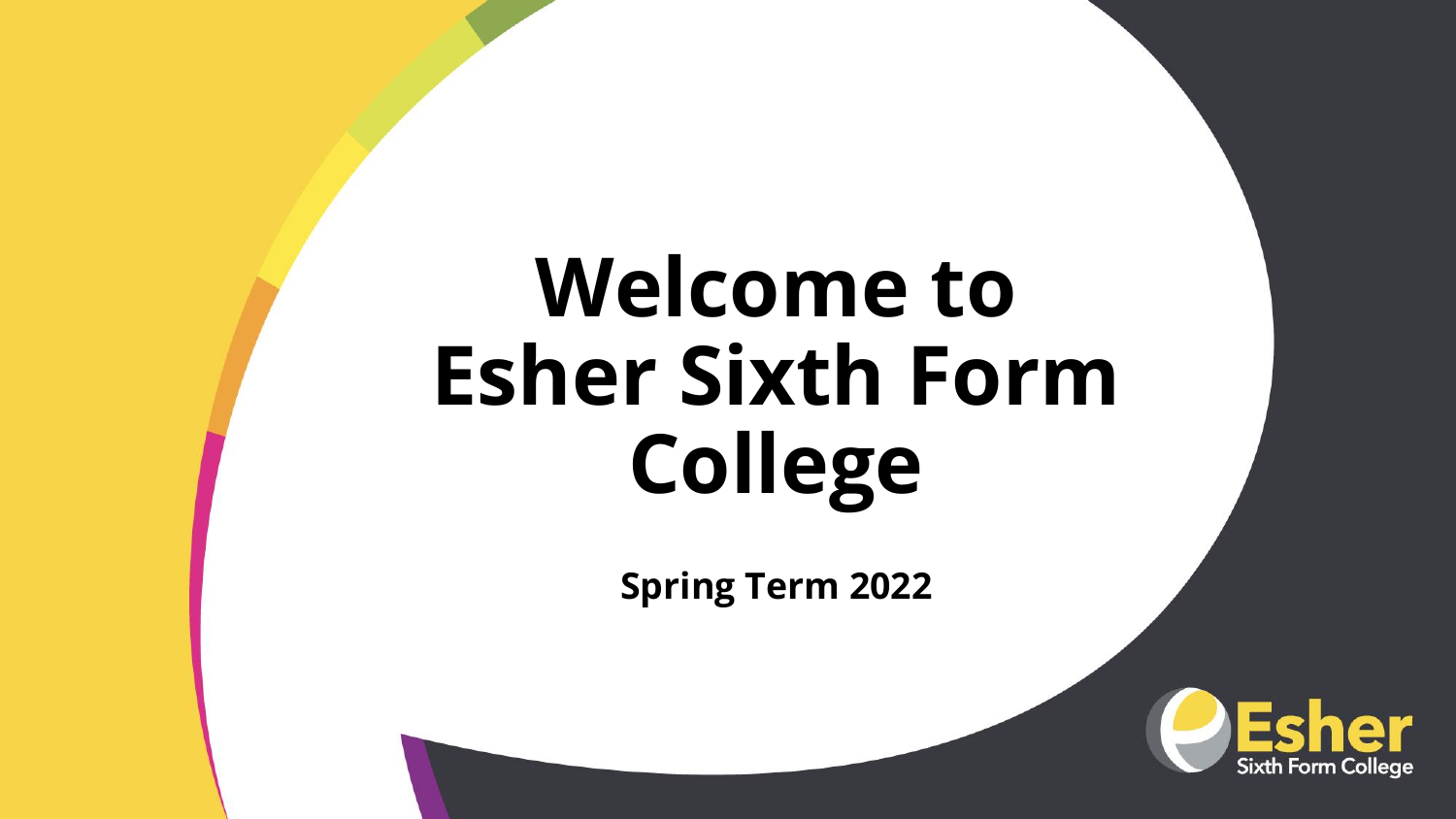### **Where to study post-16?**



- School Sixth Forms
- General Further Education Colleges
- Sixth Form Colleges
- Who are the 16-18 specialists?
- More 16-18 year olds study in Surrey sixth form colleges than in school sixth forms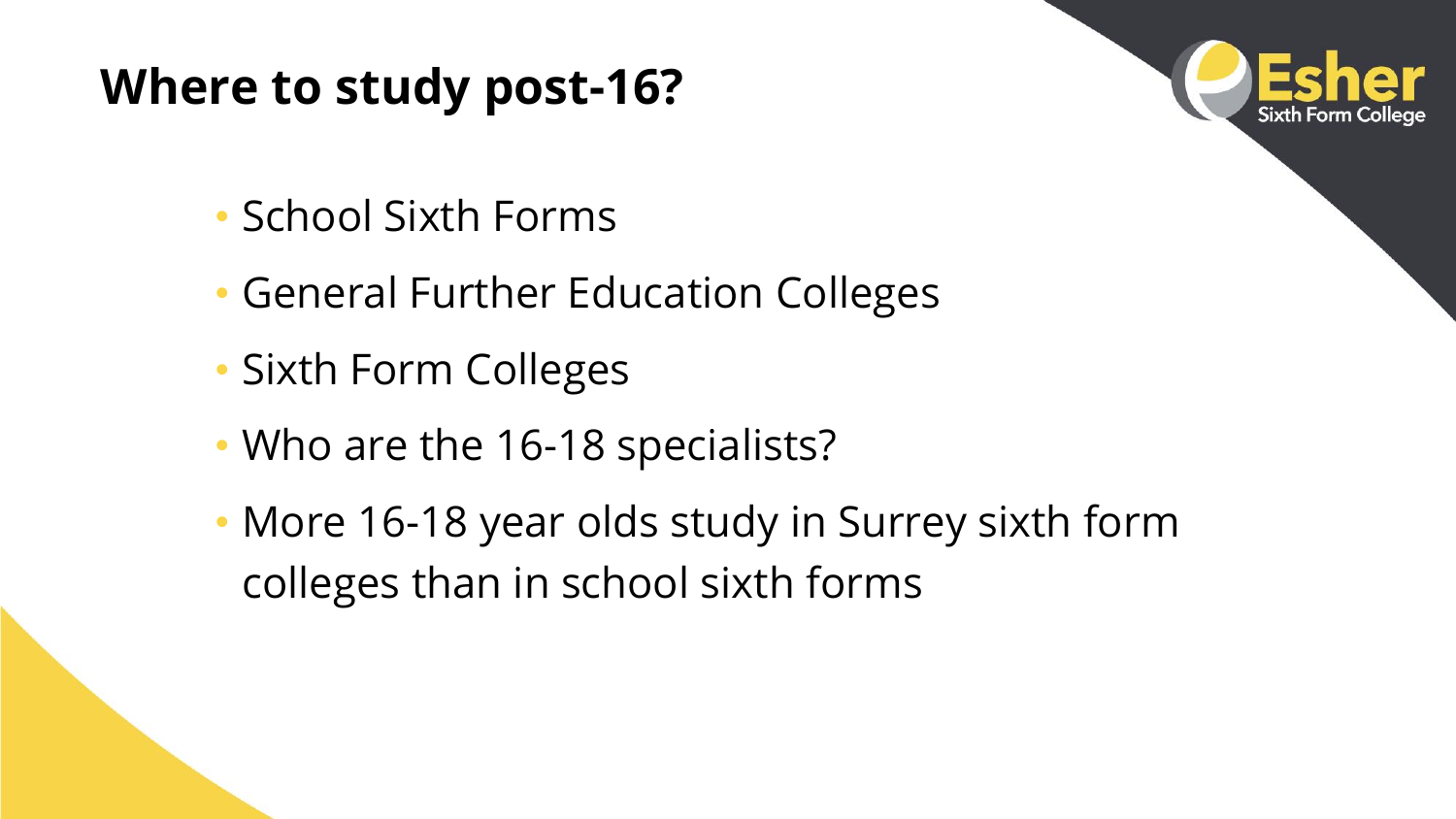### **Government Endorsement**



- "Throughout their history, they have adapted, advanced and developed to become as good, or better, than any in the world."
- "Sixth form colleges are also doing a great job. Ofsted says they are the 'most effective' providers of post-16 education."

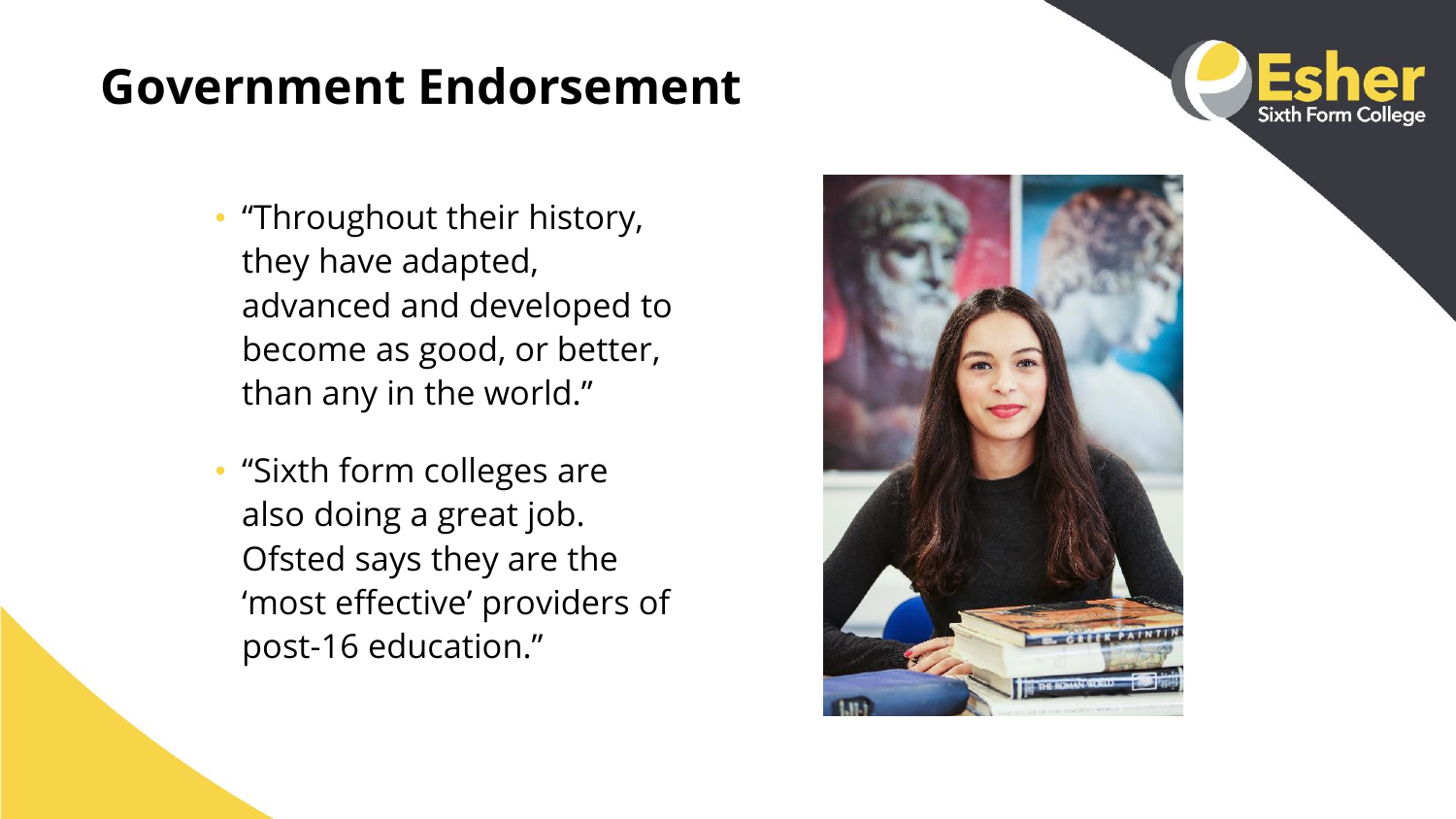## **Exam Results 2021 – A level**



| <b>Pass rate</b>   | 99.5% |
|--------------------|-------|
| High grades (A*-B) | 66.6% |

• [Esher Sixth Form College | Entry Requirements](https://www.esher.ac.uk/admissions/2022/Pages/entry-requirements.aspx)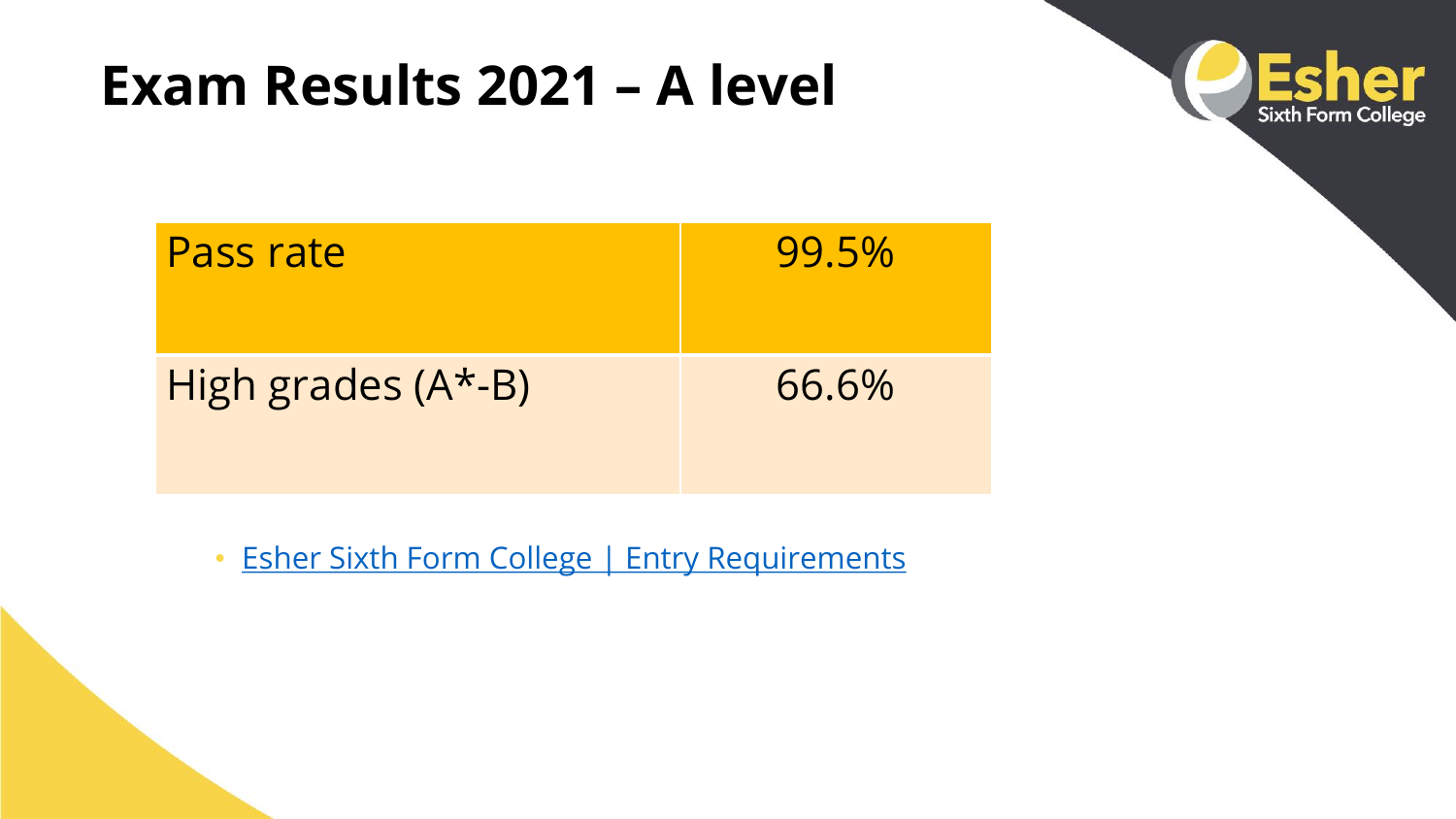## **How is Esher different?**



- Specialists in 16-18 education
- Broad curriculum choice core and enrichment
- Expert advice on progression to Higher Education, apprenticeship or employment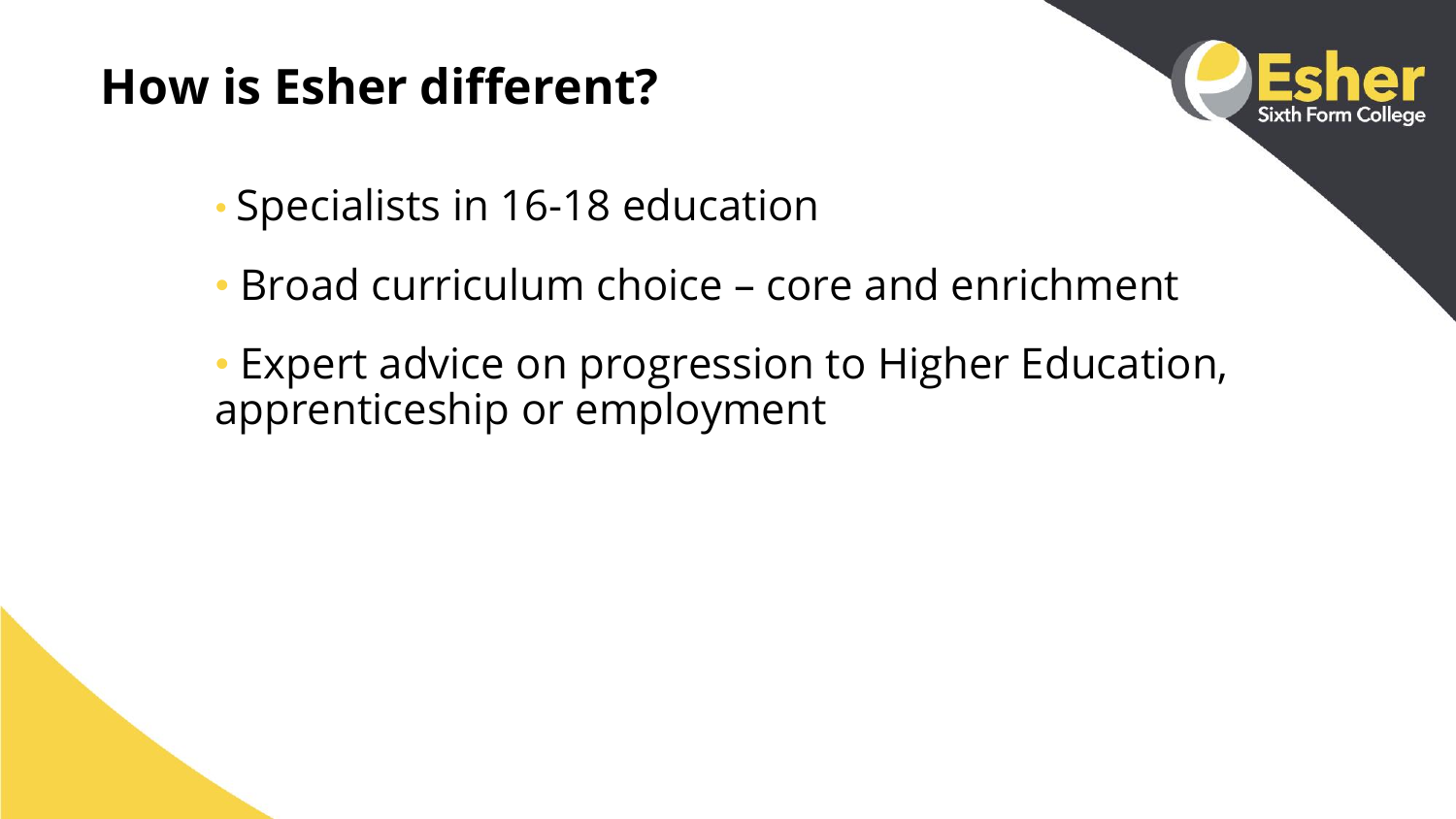## **How is Esher different?**



- An adult and academic learning environment
- Wide-ranging, specialist support structures
- Judged 'outstanding' by Ofsted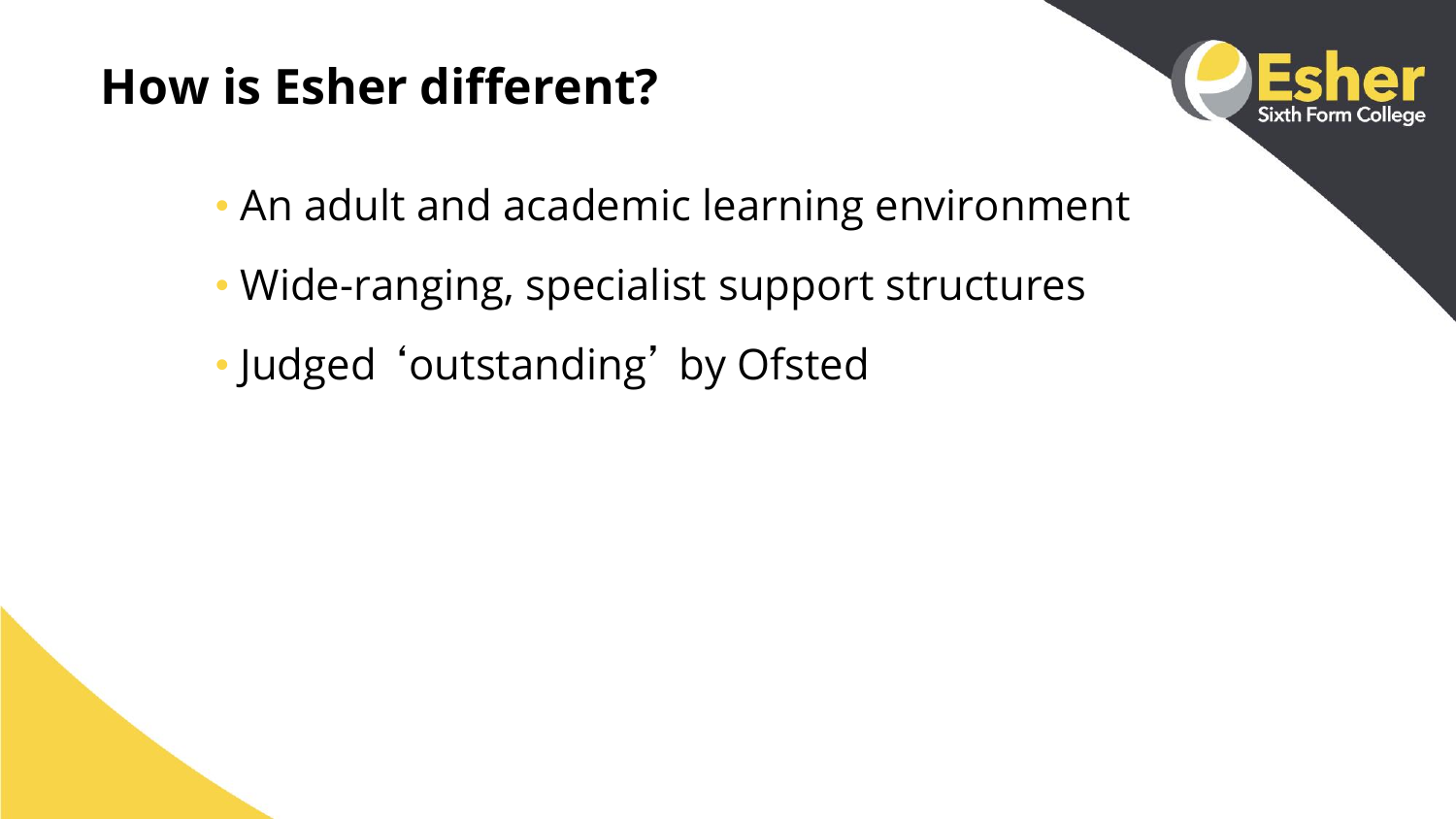## **The Curriculum**



- **Unique study programmes** tailored to individual interests and abilities.
- Planning of the programme starts with Admissions Interview, reviewed at Introduction Day and finalised at Enrolment.
- Importance placed on getting the programme right – there is the opportunity for students to **change their minds** and **change course**.

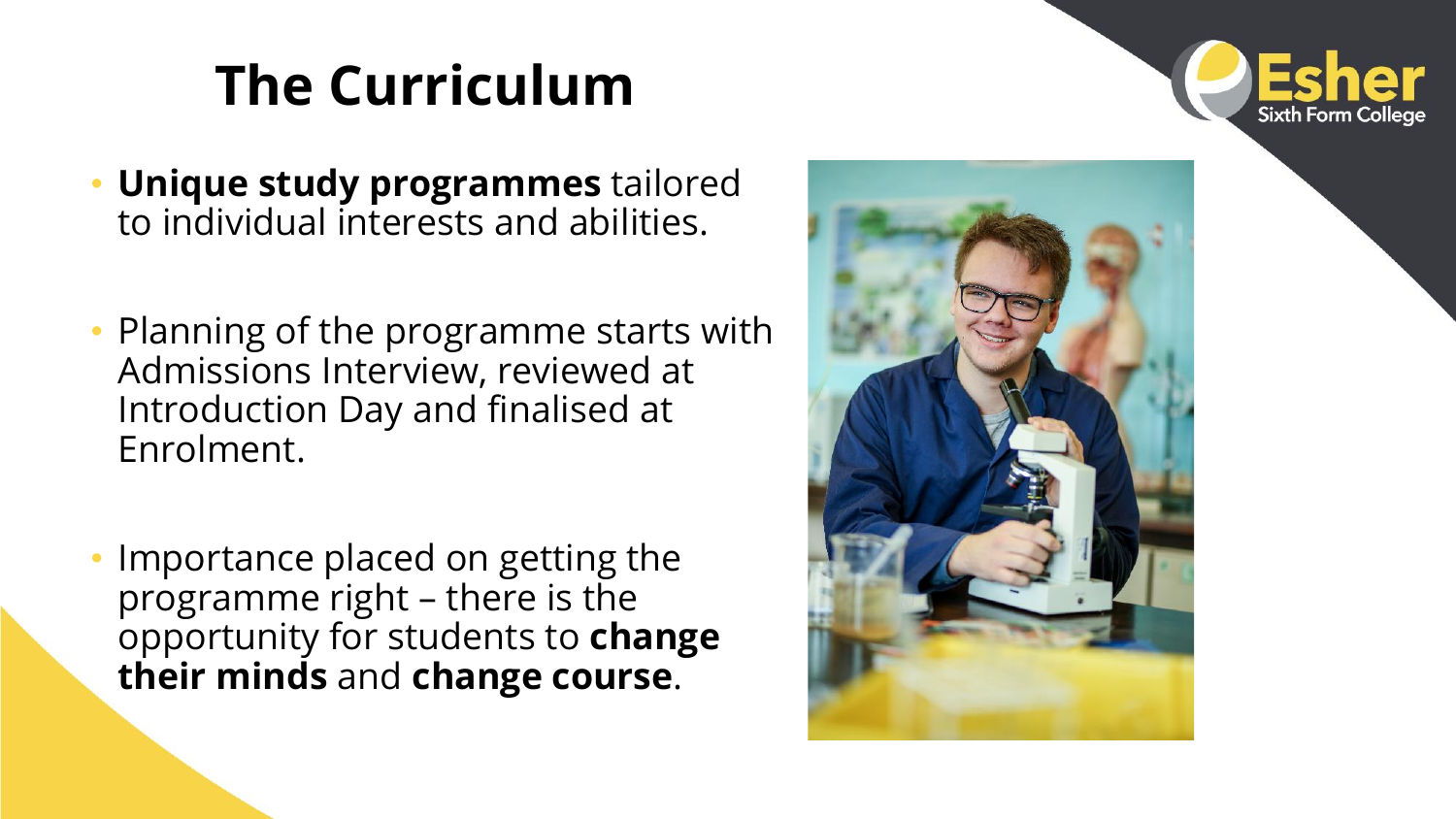## **The Curriculum**



- In **6.1** students will study 3 or 4 courses plus a Complementary Study.
- In **6.2** students will study 3 or 4 courses plus a Progression Pathway.

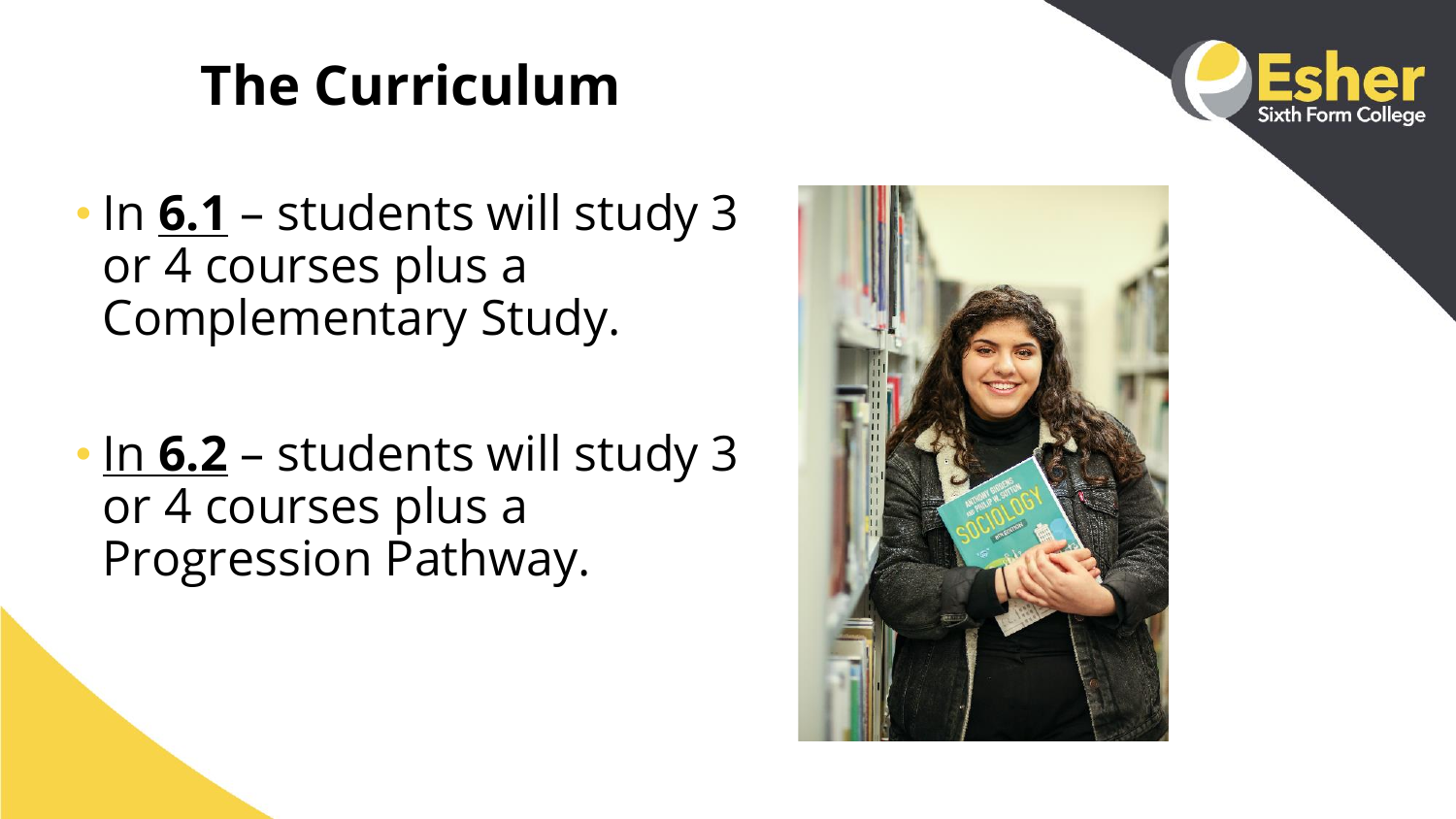

### **The Curriculum – Extension Studies**

| <b>6:1 Examples of Complementary Studies</b> |                               | <b>6.2 Examples of Progression Pathways</b> |                                            |  |
|----------------------------------------------|-------------------------------|---------------------------------------------|--------------------------------------------|--|
| Duke of Edinburgh                            | <b>Community Volunteers</b>   | <b>EPQ</b>                                  | <b>Theatre Workshop</b>                    |  |
| <b>Young Enterprise</b>                      | Sports teams                  | <b>Creative Arts Portfolio</b>              | <b>Core Maths</b>                          |  |
| Scuba diving                                 | <b>Debating Society</b>       | <b>Sports Leadership Award</b>              | <b>Career Development</b>                  |  |
| <b>College Production</b>                    | Italian for Beginners         | L2 Counselling Skills Award                 | <b>Study Skills for Success</b>            |  |
| <b>College Magazine</b>                      | Film, Politics & Human Rights | <b>Specialist Music Pathway</b>             | <b>Academic Mentoring</b>                  |  |
| Saving the Planet with<br><b>Science</b>     | <b>Exploring Drawing</b>      | L2 Listening Skills Award                   | Geographical<br><b>Information Systems</b> |  |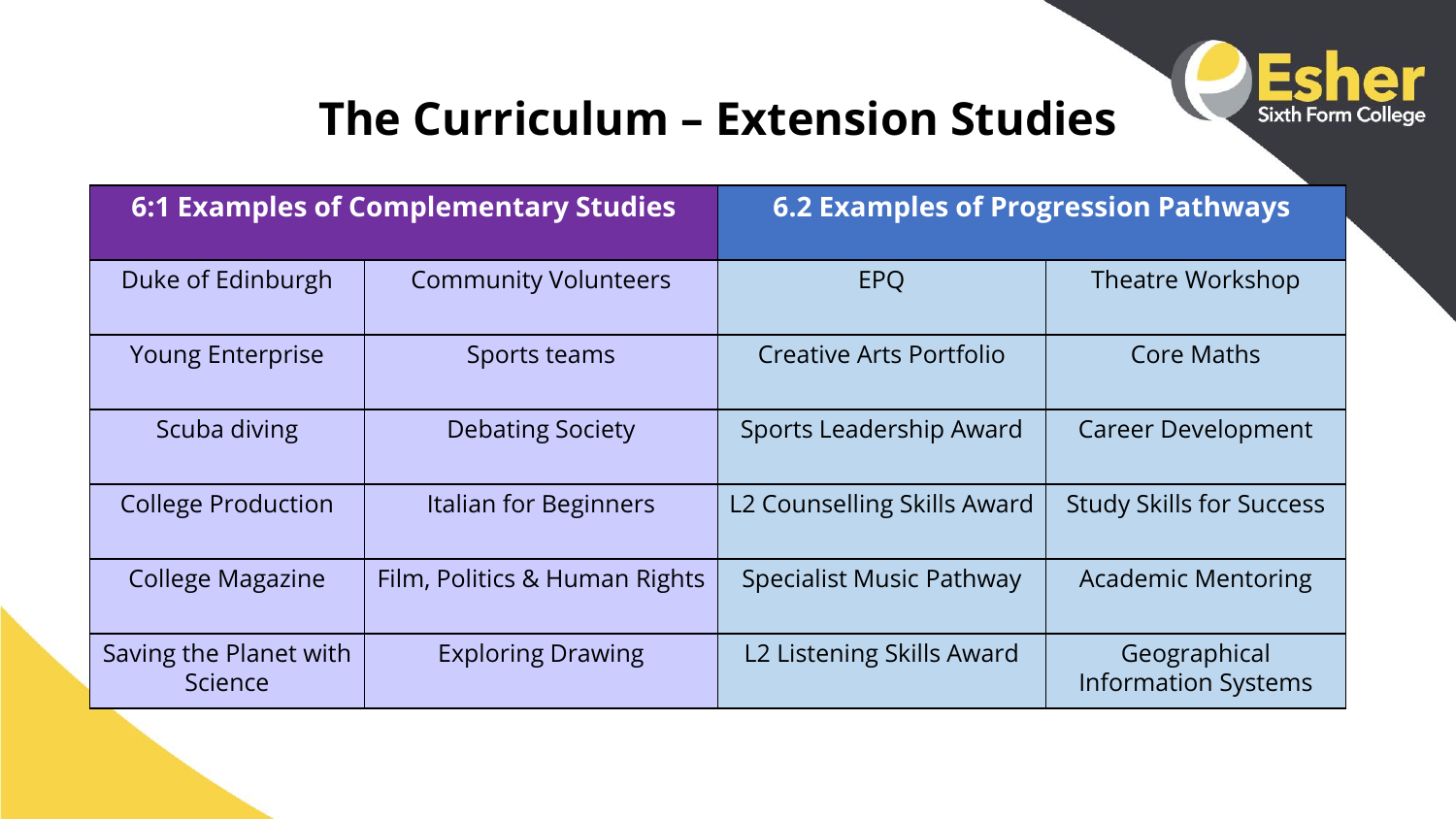|                    | <b>MON</b>                          | <b>TUES</b>                    | <b>WED</b>                     | <b>THURS</b>                        | <b>FRI</b>                          |
|--------------------|-------------------------------------|--------------------------------|--------------------------------|-------------------------------------|-------------------------------------|
| $8.55 -$<br>10.00  | <b>Physical</b><br><b>Education</b> | <b>Psychology</b>              | <b>Private</b><br><b>Study</b> | <b>Biology</b>                      | <b>Private</b><br><b>Study</b>      |
| $10.00 -$<br>10.20 | <b>BREAK</b>                        |                                |                                |                                     |                                     |
| $10.20 -$<br>11.25 | <b>Physical</b><br><b>Education</b> | <b>Psychology</b>              | <b>Private</b><br><b>Study</b> | <b>Biology</b>                      | <b>Private</b><br><b>Study</b>      |
| $11.30 -$<br>12.35 | <b>Private</b><br><b>Study</b>      | <b>Private</b><br><b>Study</b> | <b>Psychology</b>              | <b>Private</b><br><b>Study</b>      | <b>Private</b><br><b>Study</b>      |
| $12.40 -$<br>1.45  | <b>LUNCH</b>                        | <b>LUNCH</b>                   | <b>LUNCH</b>                   | <b>PDP</b>                          | <b>LUNCH</b>                        |
| $1.50 -$<br>2.55   | <b>Learning</b><br><b>Support</b>   | <b>Biology</b>                 | <b>Team Rugby</b>              | <b>Private</b><br><b>Study</b>      | <b>Physical</b><br><b>Education</b> |
| $2.55 -$<br>3.10   | <b>BREAK</b>                        |                                |                                |                                     |                                     |
| $3.10 -$<br>4.15   | <b>Biology</b>                      | <b>Private</b><br><b>Study</b> | <b>Team Rugby</b>              | <b>Physical</b><br><b>Education</b> | <b>Psychology</b>                   |

**6.1 EXAMPLE TIMETABLE**

# C Esher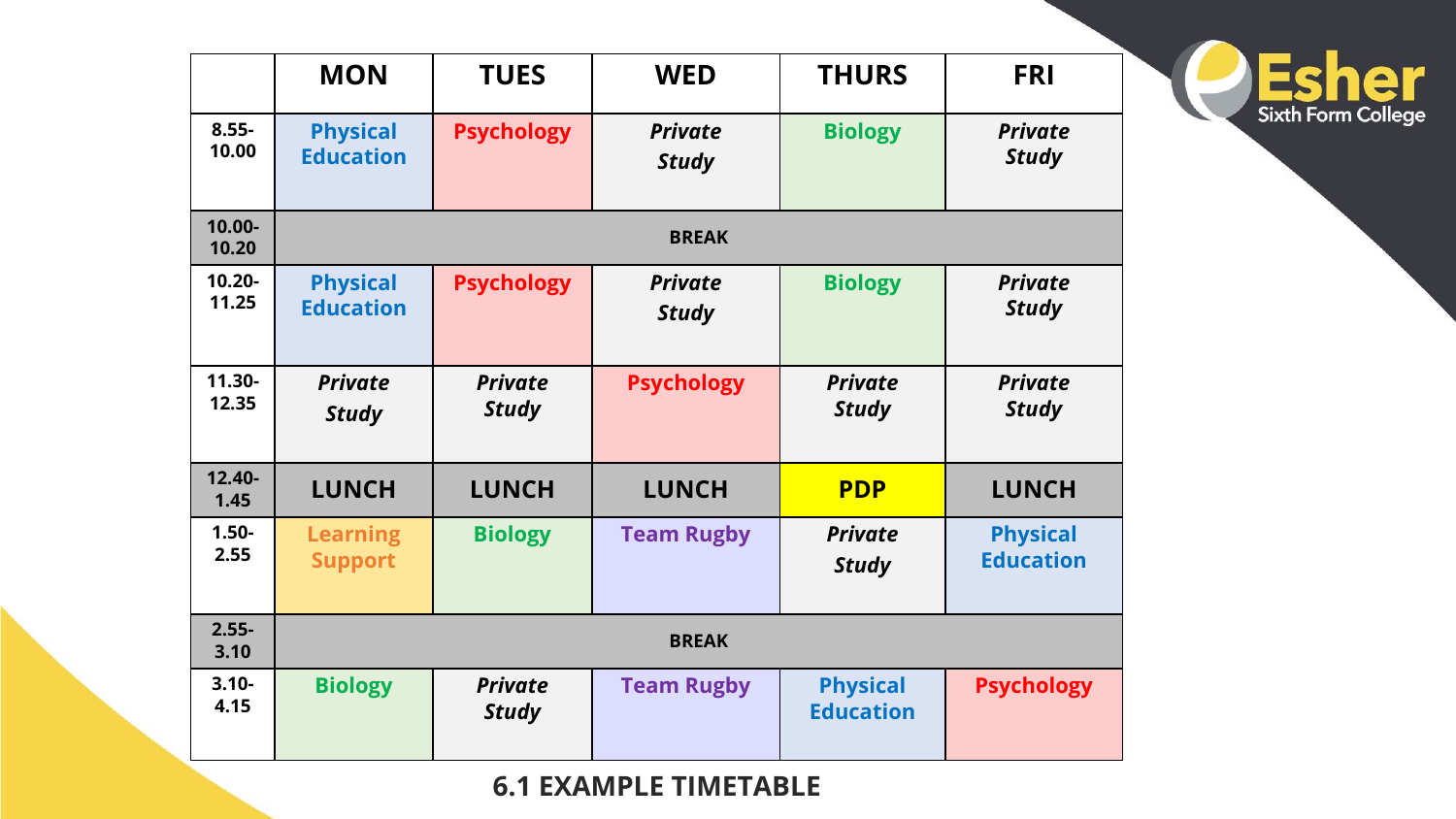## **Supported transition to post-16 study**



- Developing the way students learn.
- Supporting and nurturing personal development.
- Supportive College-wide monitoring process.

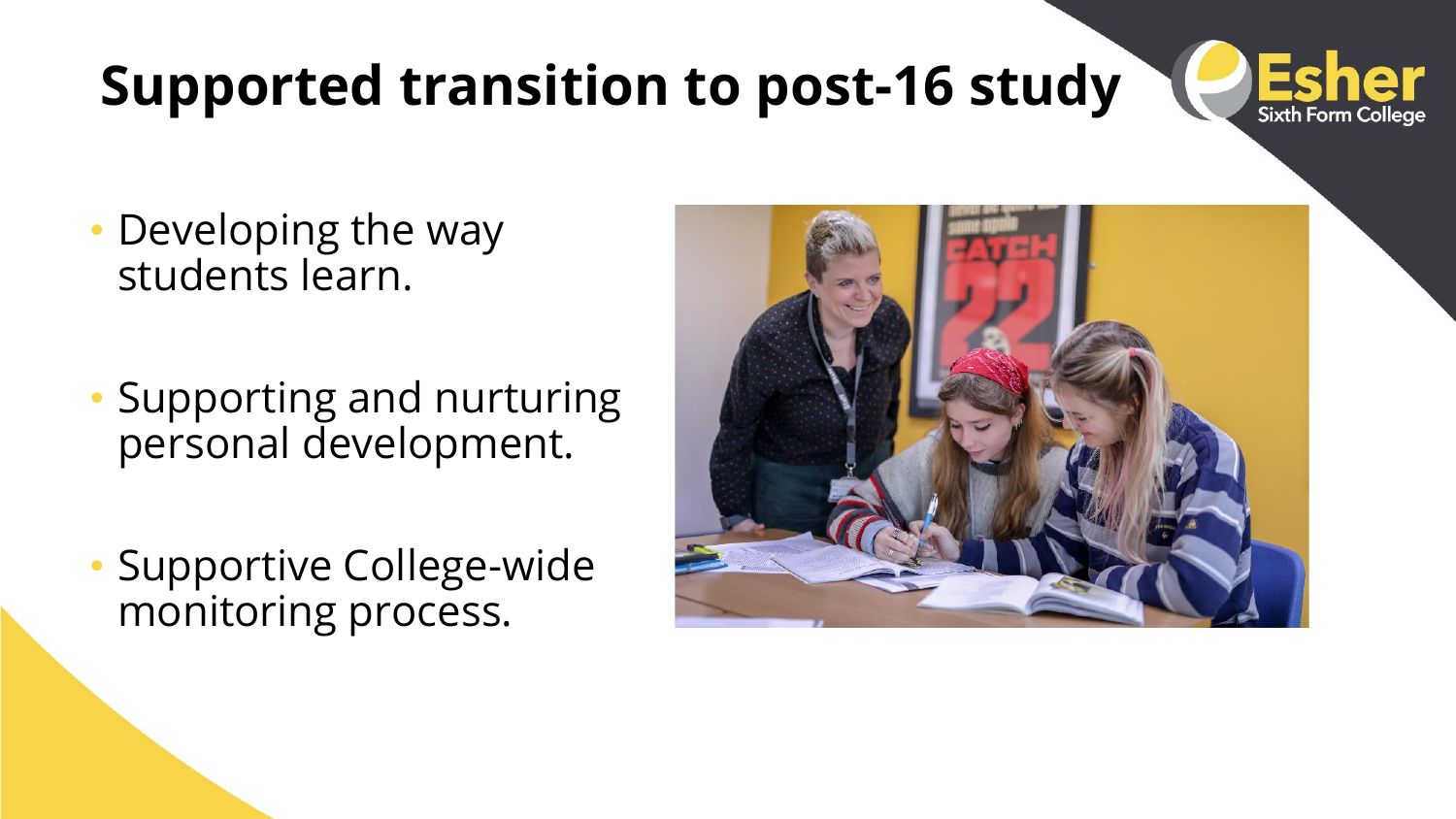## **The Curriculum**



#### **Curriculum support**

- Learning Resources Centre.
- Learning Support.
- Induction assignments.
- Subject clinics, workshops, drop-in sessions, 1:1s, conversation classes.
- Portal/Teams sites
- Reading lists.
- Progress Review.
- Cause for Concern system.

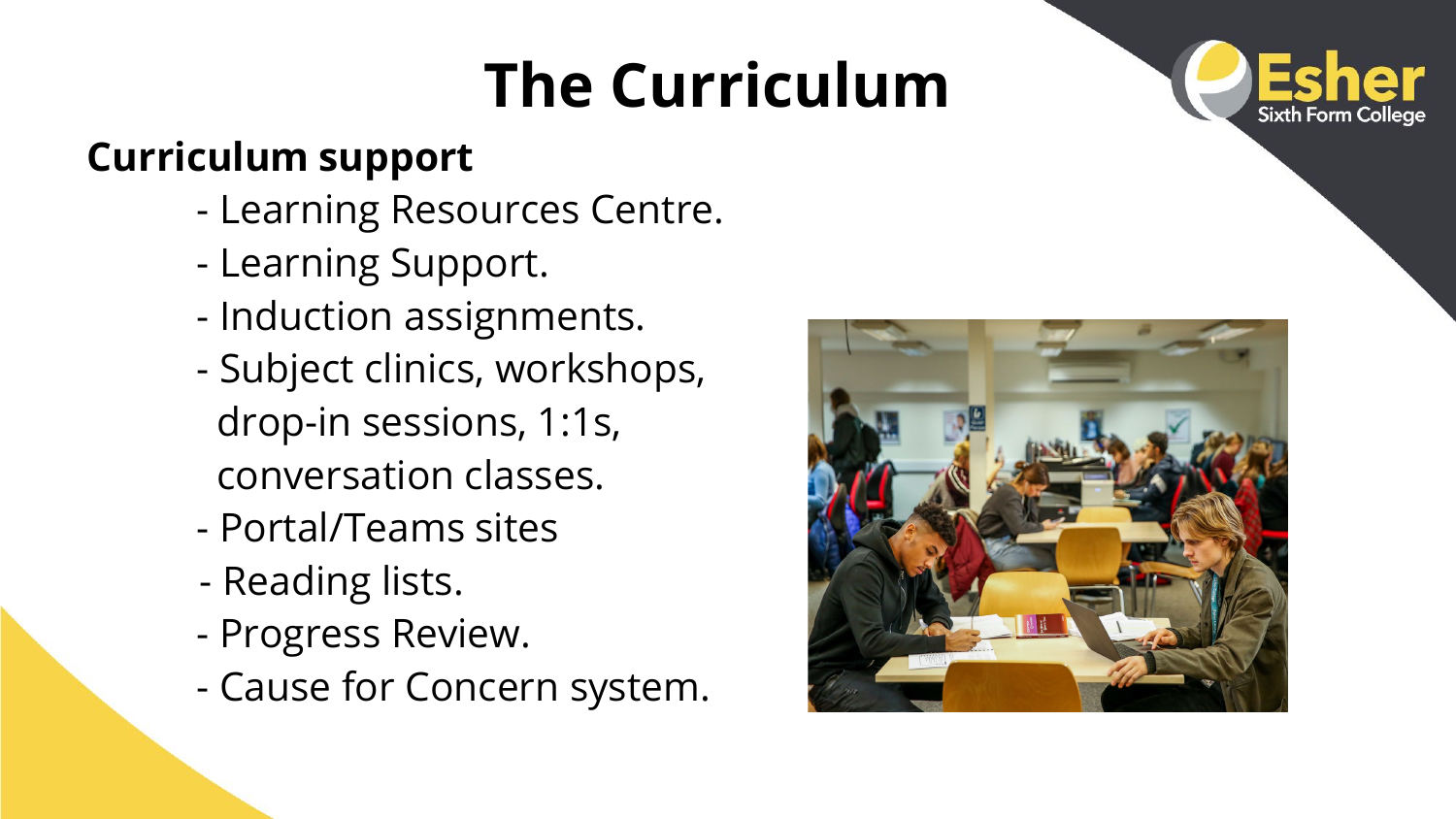# **Progression to HE**



- 879 UCAS applications processed for 2021 entry
- 310 students gained places at Russell Group/high tariff universities 2021
- Support for Oxbridge and specialist degrees like Medicine, Law etc.
- 31% of our university entrants achieved one or more BTEC in 2021

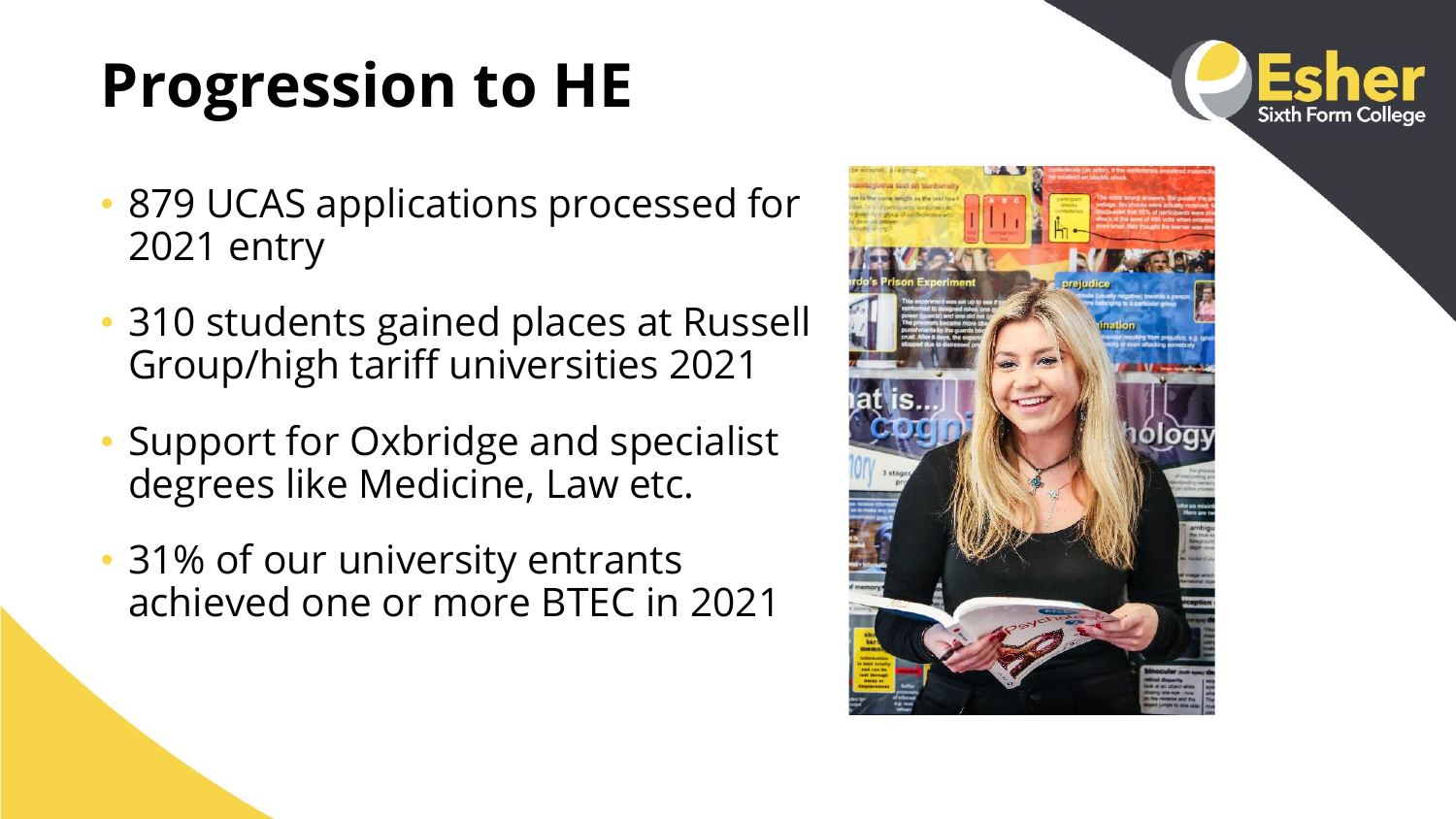#### **HESA 19/20 Graduates (First and Upper Second) (18/19 in brackets)**



| <b>Provider</b>                 | All HEIs %  | <b>Russell Group %</b> | 1 <sup>st</sup> Generation HE % |
|---------------------------------|-------------|------------------------|---------------------------------|
| <b>Esher Sixth Form College</b> | 88.0 (87.8) | 95.7(92.1)             | 89.1 (87.8)                     |
| <b>SFC</b> average              | 85.2 (79.4) | 91.7(88.2)             | 83.8 (77.7)                     |
| State sector average            | 84.2 (78.1) | 91.1(87.6)             | 83.1 (76.4)                     |
| Independent sector<br>average   | 91.0(87.4)  | 93.8 (90.9)            | 88.5 (84.9)                     |